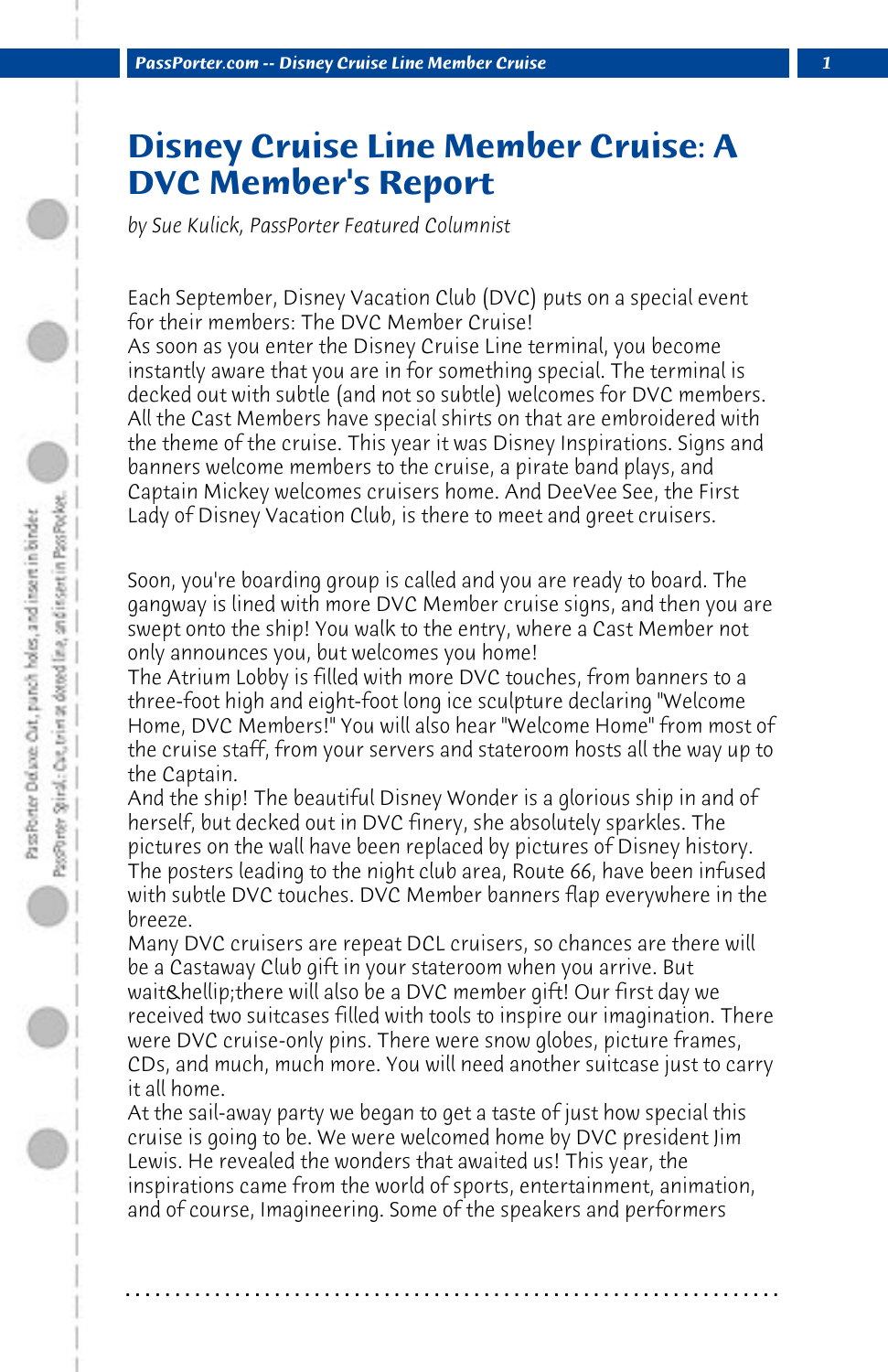included Ducky Williams, Floyd Norman, Linda Cohn, Tony Baxter, and Kissy Simmons. The horns played that beautiful song, and we were on our way!

You can start out any cruise with a Bahama Mama, but why not try an "Inspiration Sensation," or a "Vacation Club Cooler?" As Port Canaveral recedes into the distance, you get ready for the time of your life! Of course, there is the traditional DVC presentation, called "Vacation Inspirations," where you can find out about the latest DVC deals. However, unlike DVC presentations on other Disney cruises, this one has some pretty serious incentives and prizes. In the past, I have won a towel and a tote bag. Don't get me wrong, I love both of them, but this time they were giving away spa treatments, wine packages, shore excursions, and to one lucky winner, an Interval International exchange vacation! Plus, the incentives to add on points on the cruise were wonderful. Any add-on of over 120 points netted you a free vacation, from 4 days up to a free Adventure by Disney depending on how many points you added on.

But by far, the most compelling feeling on a DVC cruise is the member camaraderie. You are sailing with 2500 other DVC members, all of whom already know the magic of DVC ownership and are there because they love DVC as much as you do! The dinner conversation is interesting and lively, and everyone is so incredibly nice. Since the common bond is DVC, you are never short of conversation and never without the ability to make a friend.

DVC opens up their cruises for the following year in early to mid November. All DVC members receive a mailing that tells them the dates [of the next cruise, and when they can call in. It's usua](http://www.passporter.com/articles/dvc-member-disney-cruise.php)lly a short window, and they do sell out quickly. You need to be patient and be ready to hit redial over and over. And when you do get through, you will still have a wait. You can pay cash if you don't have enough points, but you need to be a DVC member to book this cruise. And another perk that DVC throws in; your gratuities are included!As a DVC member, I would highly recommend this cruise. If you ever get the opportunity to take a member cruise, do it! You will make a lifetime of memories.

*About The Author: Sue Kulick is a resident of the Pocono Mountains and an avid Disney fan. She and her husband, Steve, live in a log home with their Golden Retrievers, Cody and Belle and their cat Tigger.*

**. . . . . . . . . . . . . . . . . . . . . . . . . . . . . . . . . . . . . . . . . . . . . . . . . . . . . . . . . . . . . . . . . .**

*Article last updated: 01/02/2009*

*View the latest version online at: http://www.passporter.com/articles/dvc-member-disney-cruise.html*